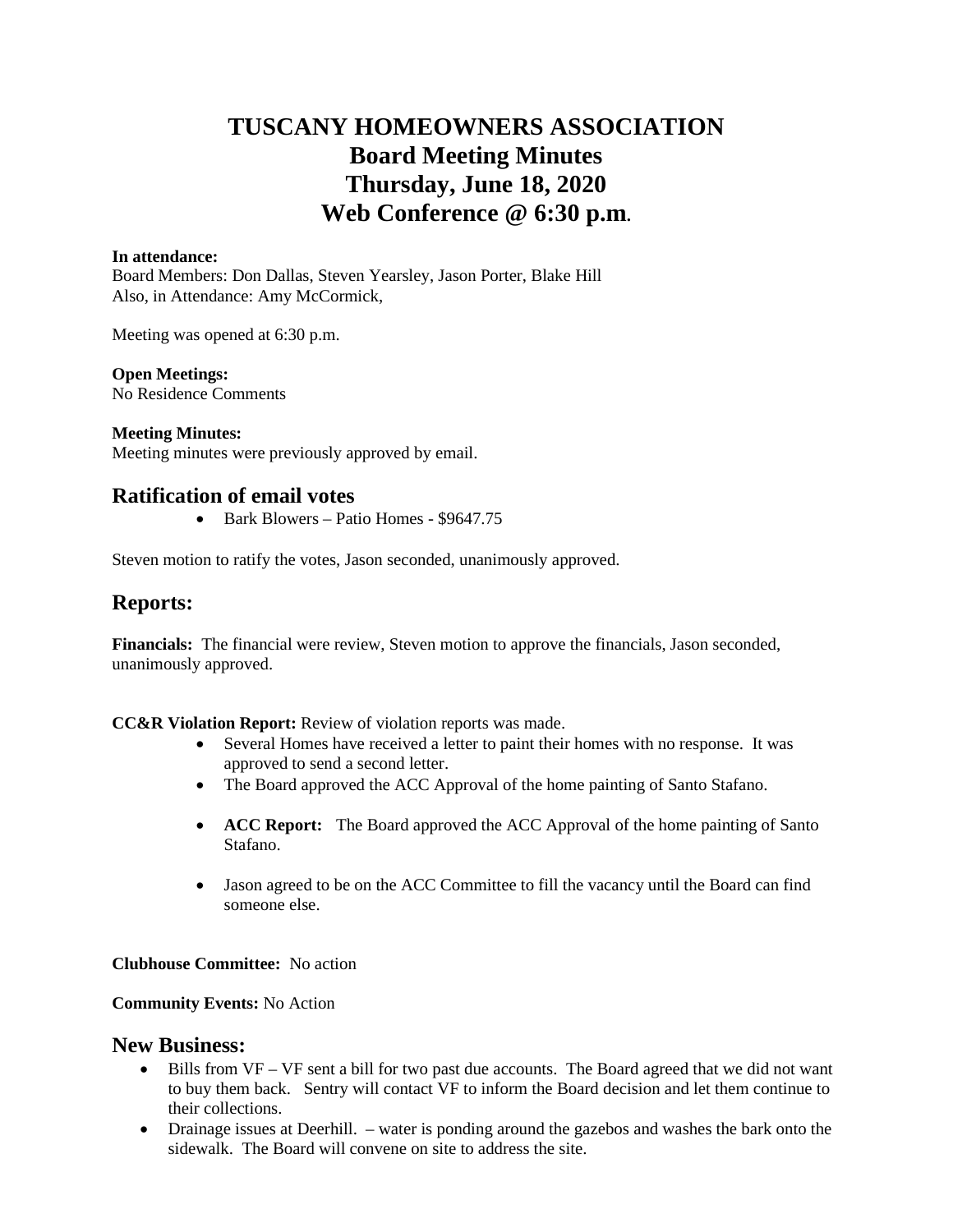- Bid Review on Ash Trees Jason made a motion approve the bid to spray trees, Blake seconded, all approved. Also ask Sentry to request a bid for the rest of the trees.
- June Newsletter Topics Notice to home with ash trees about spraying and at same time, Pool etiquette and violations response. 4<sup>th</sup> of July Parade
- $\bullet$  Jason motioned and Steven seconded and approved a budget of up to \$500.00 for the 4<sup>th</sup> of July Parade.
- Tree Replacement Homeowners VS HOA Asked Brindee to review and comment.
- ASAP Towing Patio Homes Send a letter to the Patio homes to let them know of the policy change and if there is a parking issue, they need to call Sentry instead of ASAP. The time for parking in the guest is 24 hours. Will paint tires to verify.
- $\bullet$

## **Project Updated and Maintenance**

- Sentry Project Update
	- o Lawn Co. Sentry is trying to work with Lawn Co. be more proactive regarding complaints.
	- o Flowers at entrances were discussed and will be looked
	- $\circ$  Zaldia Pool will be open on Saturday June  $20<sup>th</sup>$ .
	- o Trying to verify whose card was used to access the pool after10:00.
	- o Capulet Way Drainage water was still standing in the drainage that is added. It appears that the drainage is influenced by the canal. Recommended that we do nothing more at the drainage.
	- o Amity Entrance Signage Don will reach out to Nampa Meridian Irrigation District to see if they will mark the center line of the easement to see if there is any room to fit a sign.
- ACHD Documents were sent to the Board. regarding information for the  $CC&R$  Amendment and ballot to sell to ACHD. If the Board approves, they need to send out to homeowners.
	- o Had a second opinion of the appraisal and they feel the price is to low. Working with the Attorney on the pricing.

## **Executive Session**

Account Receivables – the Board agreed to send letter to intent to lien past due accounts.

## **2020 Calendar of Board Meetings**

Waiting for information from Attorney recommendation on HOA Annual Meeting

With no further business, the meeting was adjourned at 8:22 p.m.

These minutes were prepared by Steven Yearsley secretary of the Tuscany Homeowners Association, approved by me and accepted by the Board of Directors of the Tuscany Homeowners Association.

 $\ll \sqrt{2\sqrt{2\pi}}$  Date: \_July 24, 2020 Steven Yearsley

Secretary, Tuscany HOA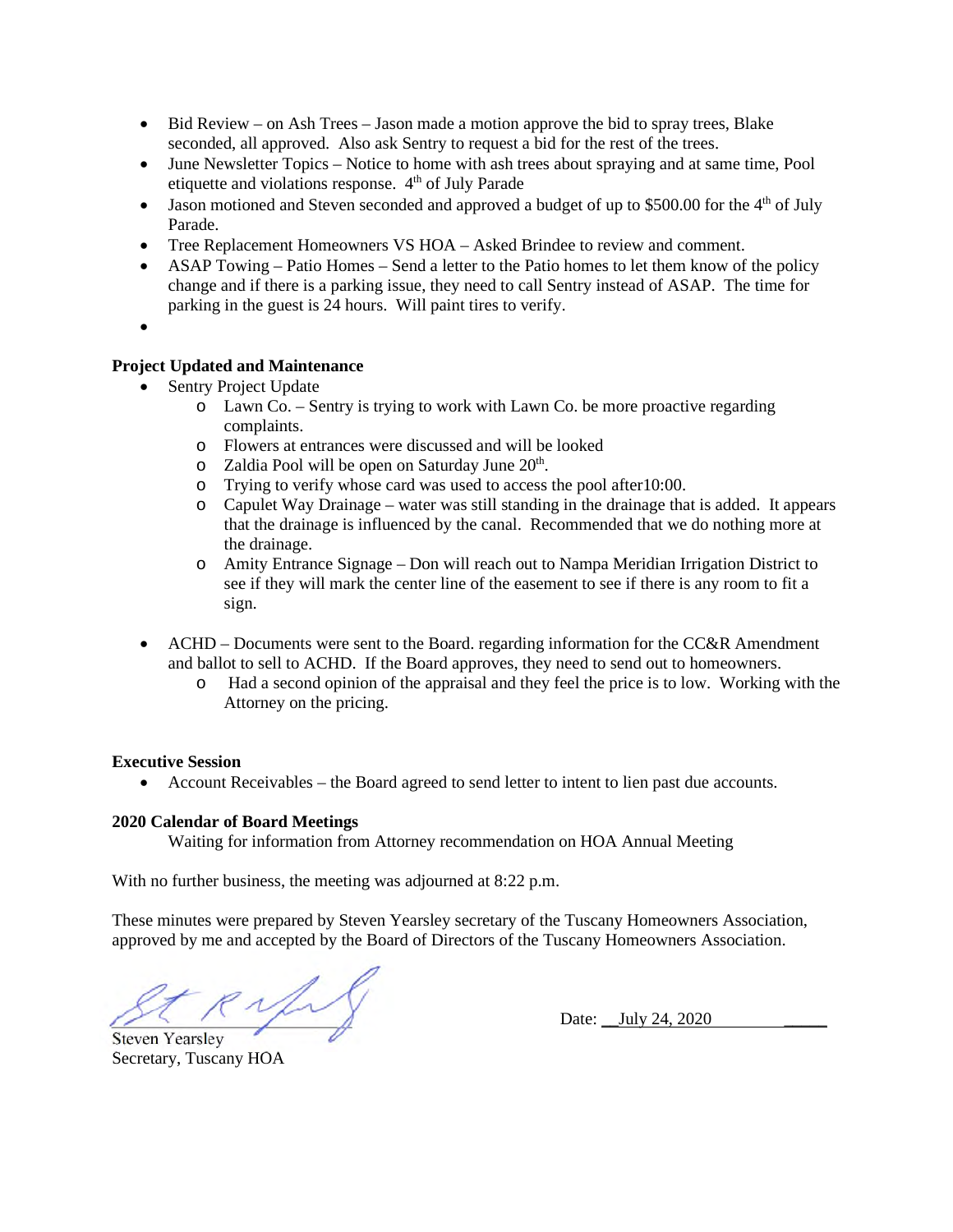### **RUN 06/16/20 13:31:58 TUSCANY HOMEOWNERS ASSOCIATION INC 052500 PAGE 1 B A L A N C E S H E E T May 2020**

|      |                                          | OPERATING    | <b>RESERVE</b> | <b>CLUBHOUSE ESC</b> | <b>TOTAL</b>  |
|------|------------------------------------------|--------------|----------------|----------------------|---------------|
|      | <b>CURRENT ASSETS</b>                    |              |                |                      |               |
| 1015 | UNION BANK - CHECKING - PRIMARY          | 138,515.63   |                |                      | 138,515.63    |
| 1056 | WTB INVESTMENT SERVICES - BRKG - OPER    | 591, 323, 25 |                |                      | 591, 323.25   |
| 1085 | UNION BANK - CHECKING - ESCROW           |              |                | 900.00               | 900.00        |
|      |                                          | 729,838,88   | 0.00           | 900.00               | 730.738.88    |
|      | ACCOUNTS RECEIVABLE                      |              |                |                      |               |
| 1210 | <b>ASSESSMENTS</b>                       | 13,344.90    |                |                      | 13.344.90     |
| 1250 | COLLECTIONS                              | 490.00       |                |                      | 490.00        |
|      |                                          |              |                |                      |               |
|      |                                          | 13,834.90    | 0.00           | 0.00                 | 13.834.90     |
|      | PREPAID ASSETS                           |              |                |                      |               |
| 1310 | CINCINNATI INS 06/20-21 \$9.170.00       | 9.170.00     |                |                      | 9.170.00      |
| 1311 | CINCINNATI D&O INS 5/28/20-21 \$9,170.00 | 9,170.00     |                |                      | 9,170.00      |
| 1350 | AQUATECHNEX MONTHLY SERVICE              | 551.00       |                |                      | 551.00        |
| 1351 | 05/20-07/20 \$120.00<br>WEBSITE          | 80.00        |                |                      | 80.00         |
|      |                                          |              |                |                      |               |
|      |                                          | 18.971.00    | 0.00           | 0.00                 | 18.971.00     |
|      | PROPERTY AND EQUIPMENT                   |              |                |                      |               |
| 1591 | POOL REPLASTERING                        | 61,686.68    |                |                      | 61,686.68     |
| 1592 | POOL COVERS                              | 18,800.00    |                |                      | 18,800.00     |
| 1599 | CLUBHOUSE HVAC EQUIP                     | 6,955.00     |                |                      | 6,955.00      |
| 1633 | COMMUNITY IMPROVEMENTS                   | 18,289.89    |                |                      | 18,289.89     |
| 1680 | ACCUMULATED DEPRECIATION                 | (26.259.47)  |                |                      | (26, 259, 47) |
|      |                                          | 79.472.10    | 0.00           | 0.00                 | 79.472.10     |
|      | TOTAL ASSETS                             | 842.116.88   | 0.00           | 900.00               | 843.016.88    |
|      |                                          |              |                |                      |               |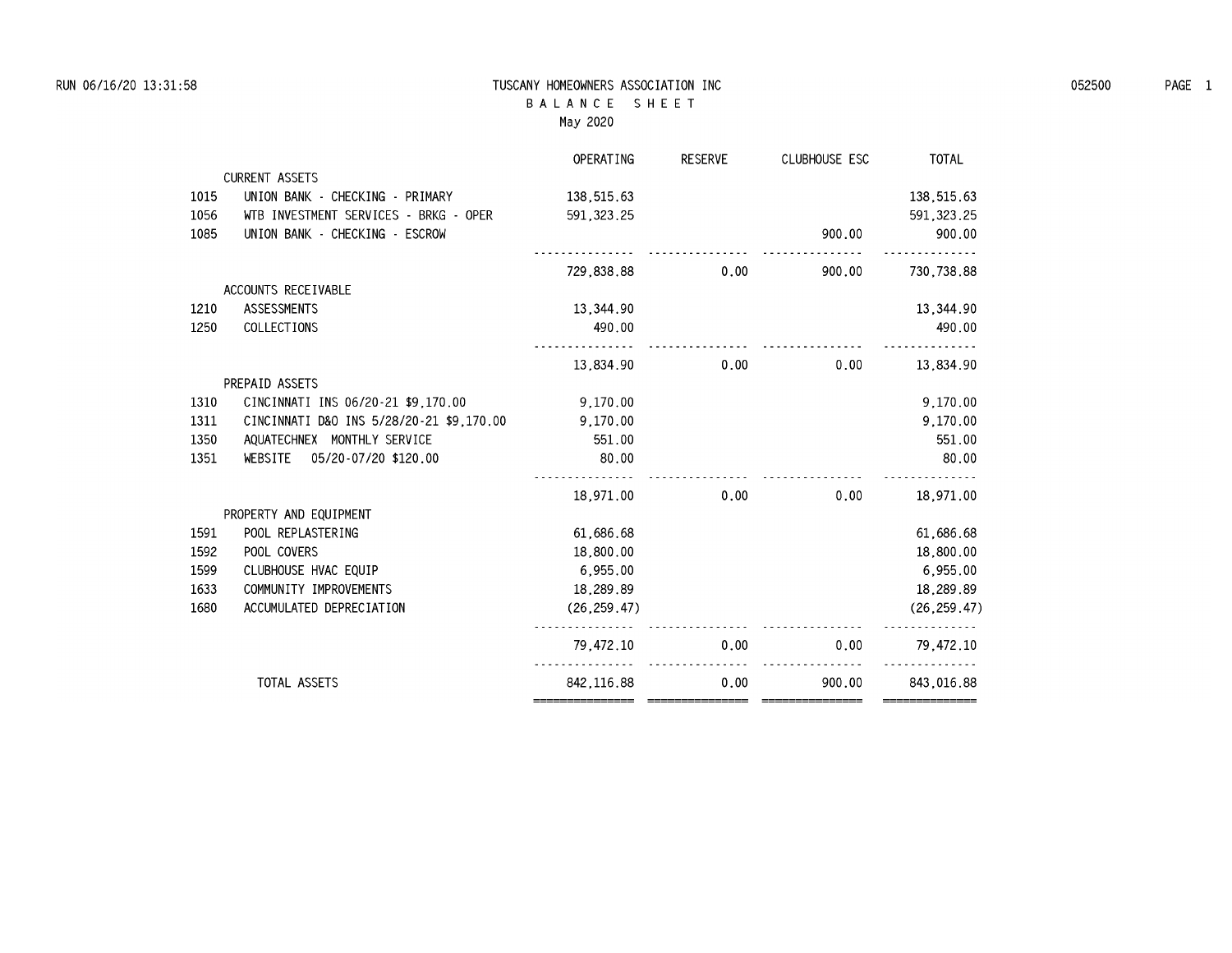### **RUN 06/16/20 13:31:58 TUSCANY HOMEOWNERS ASSOCIATION INC 052500 PAGE 2 B A L A N C E S H E E T May 2020**

|      |                                         | OPERATING    | RESERVE | CLUBHOUSE ESC | <b>TOTAL</b> |
|------|-----------------------------------------|--------------|---------|---------------|--------------|
|      | <b>CURRENT LIABILITIES</b>              |              |         |               |              |
| 2010 | ACCOUNTS PAYABLE                        | 33.510.35    |         |               | 33,510.35    |
| 2019 | HOMEOWNER REFUNDS                       | 120.50       |         |               | 120.50       |
| 2020 | ACCRUED ESTIMATED EXPENSES              | 115.62       |         |               | 115.62       |
| 2031 | DEFERRED SEMI ANNUAL ASSESSMENT         | 53,850.00    |         |               | 53,850.00    |
| 2130 | PREPAID ASSESSMENTS                     | 26,875.80    |         |               | 26,875.80    |
| 2150 | LONG TERM LIABILITY - PATIO HOMES       | 50,327.00    |         |               | 50,327.00    |
| 2151 | LONG TERM LIAB - SPENT FROM PATIO HOMES | (9,814.35)   |         |               | (9,814.35)   |
| 2190 | CLUBHOUSE DEPOSIT ESCROW                |              |         | 900.00        | 900.00       |
|      |                                         |              |         |               |              |
|      |                                         | 154.984.92   | 0.00    | 900.00        | 155,884.92   |
|      | RESTRICTED EQUITY - RESERVES            |              |         |               |              |
|      | SPENT FROM RESERVES                     |              |         |               |              |
|      |                                         |              |         |               |              |
|      |                                         | 0.00         | 0.00    | 0.00          | 0.00         |
|      | OPERATING EOUITY                        |              |         |               |              |
| 2635 | UNREALIZED GAIN/LOSS - WTB INVESTMENTS  | 2.595.05     |         |               | 2,595.05     |
| 2650 | PRIOR YEAR SURPLUS (DEFICIT)            | 608.493.59   |         |               | 608, 493.59  |
| 2670 | CURRENT YEAR SURPLUS (DEFICIT)          | 76,043.32    |         |               | 76.043.32    |
|      |                                         |              |         |               |              |
|      |                                         | 687, 131, 96 | 0.00    | 0.00          | 687, 131, 96 |
|      |                                         |              |         |               |              |
|      | TOTAL LIABILITIES & EQUITY              | 842.116.88   | 0.00    | 900.00        | 843,016.88   |
|      |                                         |              |         |               |              |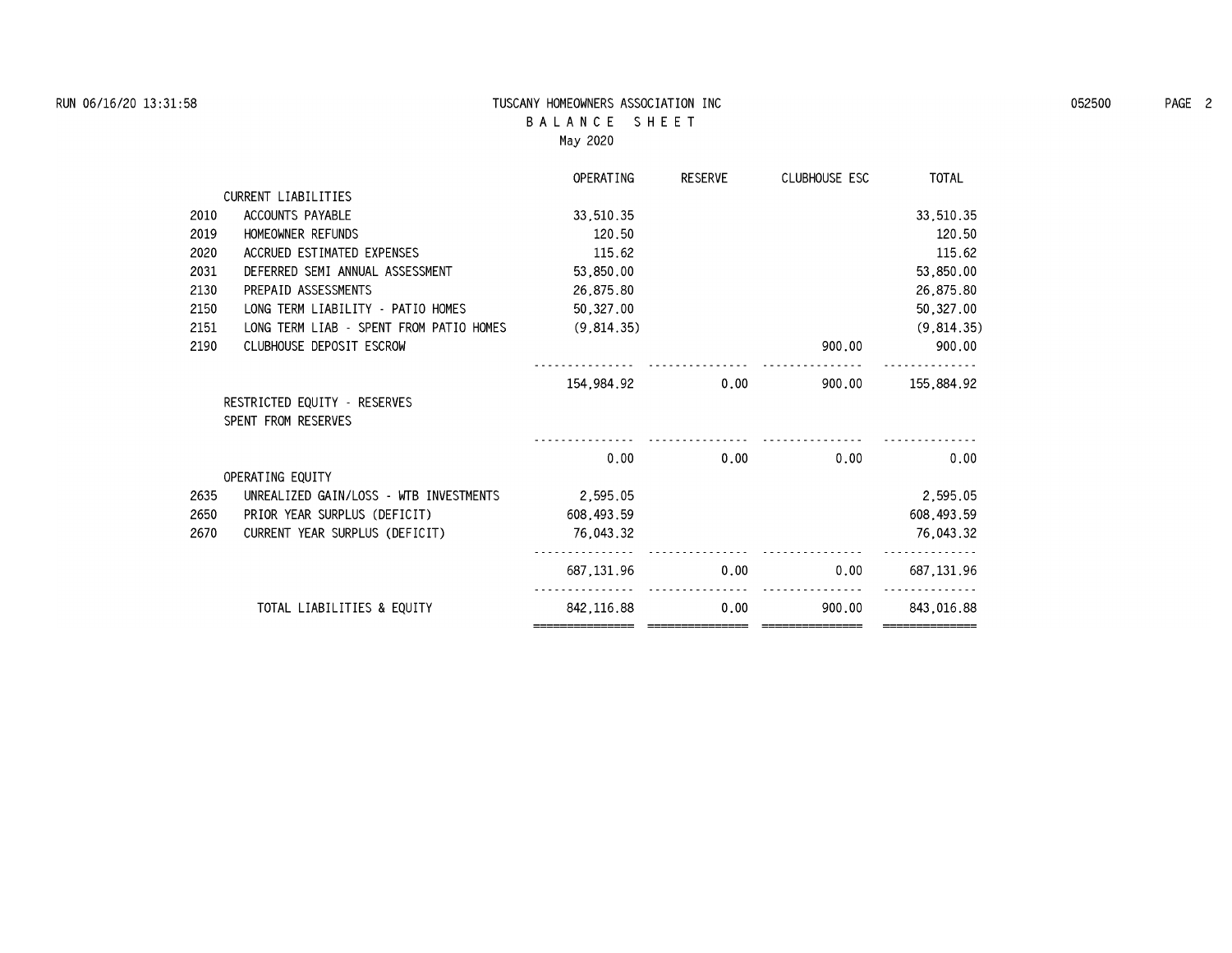# **RUN 06/16/20 13:31:58 TUSCANY HOMEOWNERS ASSOCIATION INC 052500 PAGE 1 REVENUE & EXPENSE BUDGET COMPARISON REPORT**

| MAY 2020                          |                          |                          |                     |                   |                          |                     |                         |
|-----------------------------------|--------------------------|--------------------------|---------------------|-------------------|--------------------------|---------------------|-------------------------|
|                                   | <b>CURRENT</b><br>PERIOD | MONTHLY<br><b>BUDGET</b> | MONTHLY<br>VARIANCE | 5 MONTH<br>PERIOD | $Y-T-D$<br><b>BUDGET</b> | $Y-T-D$<br>VARIANCE | ANNUAL<br><b>BUDGET</b> |
| <b>INCOME</b>                     | .                        |                          |                     |                   | . <b>.</b> .             |                     |                         |
| OPERATING INCOME                  |                          |                          |                     |                   |                          |                     |                         |
| ASSESSMENTS - SEMI ANNUAL<br>4020 | 53.850.00                | 53,850.00                | 0.00                | 269,250.00        | 269,250.00               | 0.00                | 646,200                 |
| LATE CHARGES<br>4060              | 84.33                    | 266.67                   | $-182.34$           | 5,164.10          | 1,333.31                 | 3,830.79            | 3,200                   |
| CLOSING FEES*<br>4080             | 1,050.00                 | 1,750.00                 | $-700.00$           | 5,200.00          | 8,750.00                 | $-3,550.00$         | 21,000                  |
| INTEREST - OPERATING<br>4100      | 0.00                     | 1,000.00                 | $-1,000.00$         | 3,467.09          | 5,000.00                 | $-1,532.91$         | 12,000                  |
| PRIOR YEAR INCOME<br>4161         | 50.00                    | 0.00                     | 50.00               | 150.00            | 0.00                     | 150.00              | 0                       |
| CLUBHOUSE USAGE FEES<br>4180      | 75.00                    | 500.00                   | $-425.00$           | 780.00            | 2,500.00                 | $-1,720.00$         | 6,000                   |
| POOL KEY FEES<br>4190             | 100.00                   | 33.33                    | 66.67               | 100.00            | 166.69                   | $-66.69$            | 400                     |
| LEGAL/COLLECTION<br>4293          | 0.00                     | 0.00                     | 0.00                | 925.00            | 0.00                     | 925.00              | -0                      |
| 4969<br>ALLOWANCE FOR BAD DEBT    | 0.00                     | 0.00                     | 0.00                | $-3,987,79$       | 0.00                     | $-3,987.79$         | 0<br>.                  |
| 4970                              | 55,209.33<br>.           | 57,400.00                | $-2,190.67$         | 281,048.40        | 287,000.00               | $-5,951.60$<br>.    | 688,800<br>.            |
| TOTAL INCOME<br>4980              | 55,209.33                | 57,400.00                | $-2.190.67$         | 281,048.40        | 287,000.00               | $-5,951,60$         | 688,800                 |
|                                   |                          | .                        |                     |                   | .                        | .                   | .                       |
|                                   |                          |                          |                     |                   |                          |                     |                         |
| EXPENSES                          |                          |                          |                     |                   |                          |                     |                         |
| GROUNDS MAINTENANCE               |                          |                          |                     |                   |                          |                     |                         |
| 6035 GENERAL MAINTENANCE          | 10,818.00                | 1,500.00                 | 9,318.00            | 21,454.45         | 7,500.00                 | 13,954.45           | 18,000                  |
| 6040 CONTRACTED LAWN SERVICE      | 24,266.25                | 12,958.33                | 11,307.92           | 63,903.75         | 64,791.69                | -887.94             | 155,500                 |
| 6083 EXTERMINATION                | _ര _രെ                   | 66.67                    | - 66.67             | 235.00            | 333 31                   | - 98.31             | -800                    |

|      | 6035 GENERAL MAINTENANCE             | 10.818.00 | 500.00       | 9.318.00  | 21.454.45           | 7.500.00  | 13.954.45 | 18.000  |
|------|--------------------------------------|-----------|--------------|-----------|---------------------|-----------|-----------|---------|
|      | 6040 CONTRACTED LAWN SERVICE         | 24,266,25 | 12.958.33    | 11.307.92 | 63.903.75           | 64.791.69 | -887.94   | 155.500 |
|      | 6083 EXTERMINATION                   | 0.00      | 66.67        | 66.67     | 235.00              | 333.31    | 98.31     | 800     |
|      | 6120 IRRIGATION MAINTENANCE & REPAIR | 5.765.65  | 2.333.33     | 3.432.32  | $^{\prime}$ .005.67 | 11.666.69 | -4.661.02 | 28.000  |
| 6124 | IRRIGATION ASSESSMENT-NMID           | 0.00      | . . 333 . 33 | .333.33   | 0.00                | 6.666.69  | -6.666.69 | 16.000  |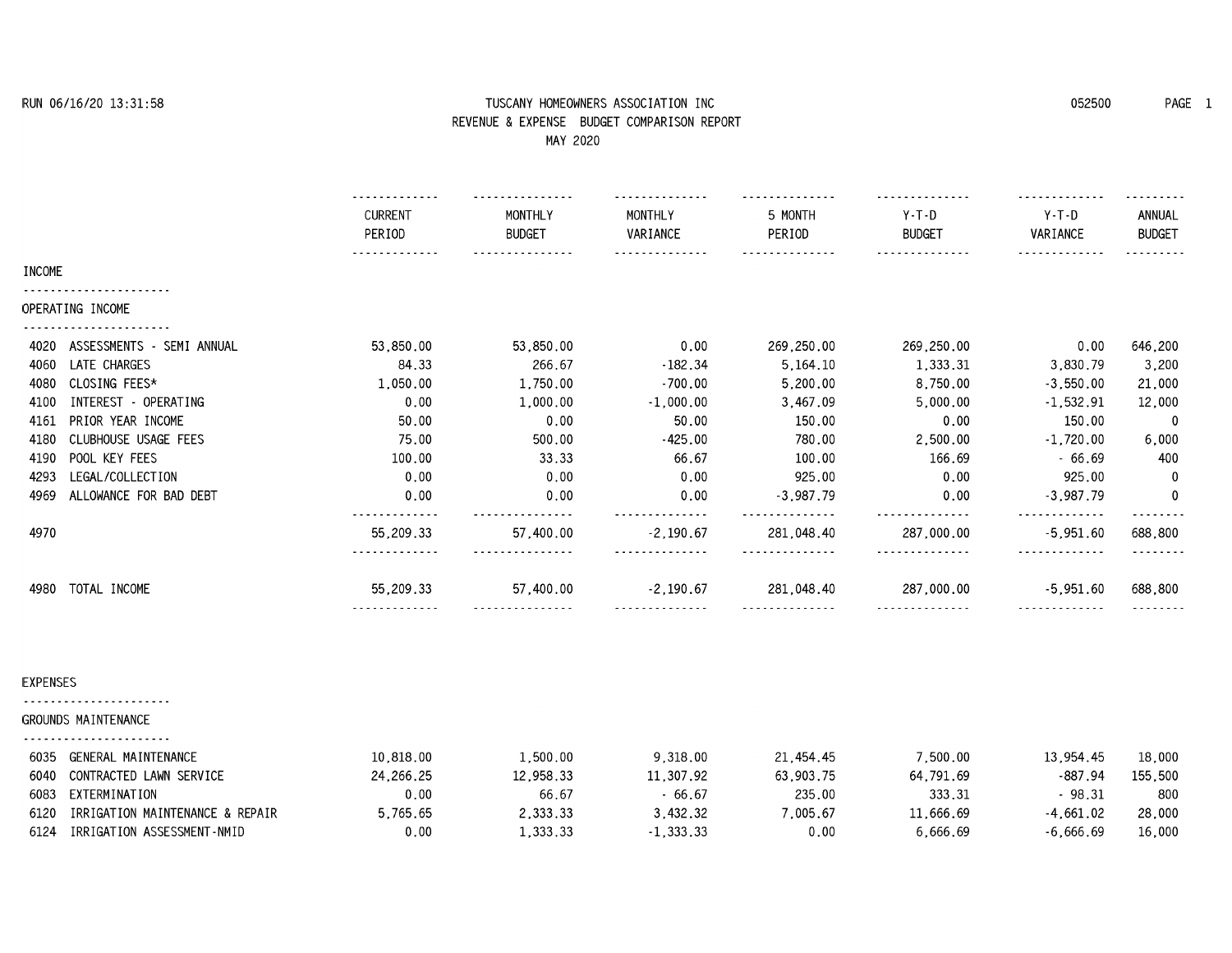## **RUN 06/16/20 13:31:58 TUSCANY HOMEOWNERS ASSOCIATION INC 052500 PAGE 2 REVENUE & EXPENSE BUDGET COMPARISON REPORT**

|           |                                     |                          | MAY 2020                 |                       |                     |                          |                        |                          |
|-----------|-------------------------------------|--------------------------|--------------------------|-----------------------|---------------------|--------------------------|------------------------|--------------------------|
|           |                                     | <b>CURRENT</b><br>PERIOD | MONTHLY<br><b>BUDGET</b> | MONTHLY<br>VARIANCE   | 5 MONTH<br>PERIOD   | $Y-T-D$<br><b>BUDGET</b> | $Y-T-D$<br>VARIANCE    | ANNUAL<br><b>BUDGET</b>  |
| 6190      | WATER FEATURE REPAIRS & MAINTENANCE | 3,961.82                 | 3.750.00                 | 211.82                | 12,221.90           | 18,750.00                | $-6,528.10$            | <u>.</u><br>45,000       |
| 6241      | STRUCTURAL PRUNING                  | 0.00                     | 416.67                   | $-416.67$             | 0.00                | 2,083.31                 | $-2.083.31$            | 5,000                    |
| 6301      | PRIVATE ROAD MAINTENANCE            | 0.00                     | 541.67                   | $-541.67$             | 0.00                | 2,708.31                 | $-2,708.31$            | 6,500                    |
| 6306      | COMMON AREA IMPROVEMENT             | 7,750.00                 | 5,833.33                 | 1,916.67              | 19,880.00           | 29,166.69                | $-9,286.69$            | 70,000                   |
| 6353      | SNOW SERVICES                       | 0.00                     | 916.67                   | $-916.67$             | 0.00                | 4,583.31                 | 4.583.31               | 11,000                   |
| 6361      | LIGHTING MAINTENANCE                | 0.00                     | 200.00                   | $-200.00$             | 36.37               | 1,000.00                 | $-963.63$              | 2,400                    |
| 6363      | WALKWAY MAINTENANCE                 | 0.00                     | 833.33                   | $-833.33$             | 0.00                | 4,166.69                 | $-4.166.69$            | 10,000                   |
| 6507      | PLAYGROUND REPAIRS & MAINTENANCE    | 0.00                     | 291.67                   | $-291.67$             | 0.00                | 1,458.31                 | $-1,458.31$            | 3,500                    |
| 6581      | VANDALISM                           | 0.00                     | 291.67                   | $-291.67$             | 0.00                | 1,458.31                 | $-1,458,31$            | 3,500                    |
| 6599      |                                     | 52,561.72                | 31,266.67                | .<br>21,295.05        | 124,737.14          | <u>.</u><br>156, 333, 31 | $-31,596,17$           | .<br>375,200             |
|           | POOL/CLUBHOUSE EXPENSE              |                          |                          |                       |                     |                          |                        |                          |
| 7040      | CONTRACTED POOL SERVICE             | 5.090.90                 | 3.956.92                 | 1.133.98              | 10.964.66           | 19,784.56                | $-8.819.90$            | 47,483                   |
| 7042      | POOL RESURFACING                    | 0.00                     | 2,916.67                 | $-2,916.67$           | 18,878.00           | 14,583.31                | 4,294.69               | 35,000                   |
| 7045      | POOL REPAIR                         | 0.00                     | 958.33                   | $-958.33$             | 1,845.72            | 4,791.69                 | $-2.945.97$            | 11,500                   |
| 7050      | CLUBHOUSE CLEANING                  | 1,460.94                 | 1,386.25                 | 74.69                 | 2,260.94            | 6,931.25                 | $-4.670.31$            | 16,635                   |
| 7070      | GAS                                 | 996.08                   | 625.00                   | 371.08                | $-108.03$           | 3,125.00                 | $-3,233.03$            | 7,500                    |
| 7311      | INTERNET & PHONE                    | 115.62                   | 158.33                   | $-42.71$              | 693.72              | 791.69                   | $-97.97$               | 1,900                    |
| 7640      | SECURITY SERVICE - CONTRACTING      | 414.74                   | 208.33                   | 206.41                | 414.74              | 1,041.69                 | $-626.95$              | 2,500                    |
| 7899      |                                     | .<br>8.078.28<br>.       | .<br>10.209.83<br>.      | .<br>$-2.131.55$<br>. | .<br>34.949.75<br>. | .<br>51.049.19<br>.      | .<br>$-16.099.44$<br>. | <u>.</u><br>122,518<br>. |
| UTILITIES |                                     |                          |                          |                       |                     |                          |                        |                          |
|           | 7910 ELECTRIC                       | 3.070.79                 | 2.666.67                 | 404.12                | 8.000.99            | 13.333.31                | $-5,332,32$            | 32,000                   |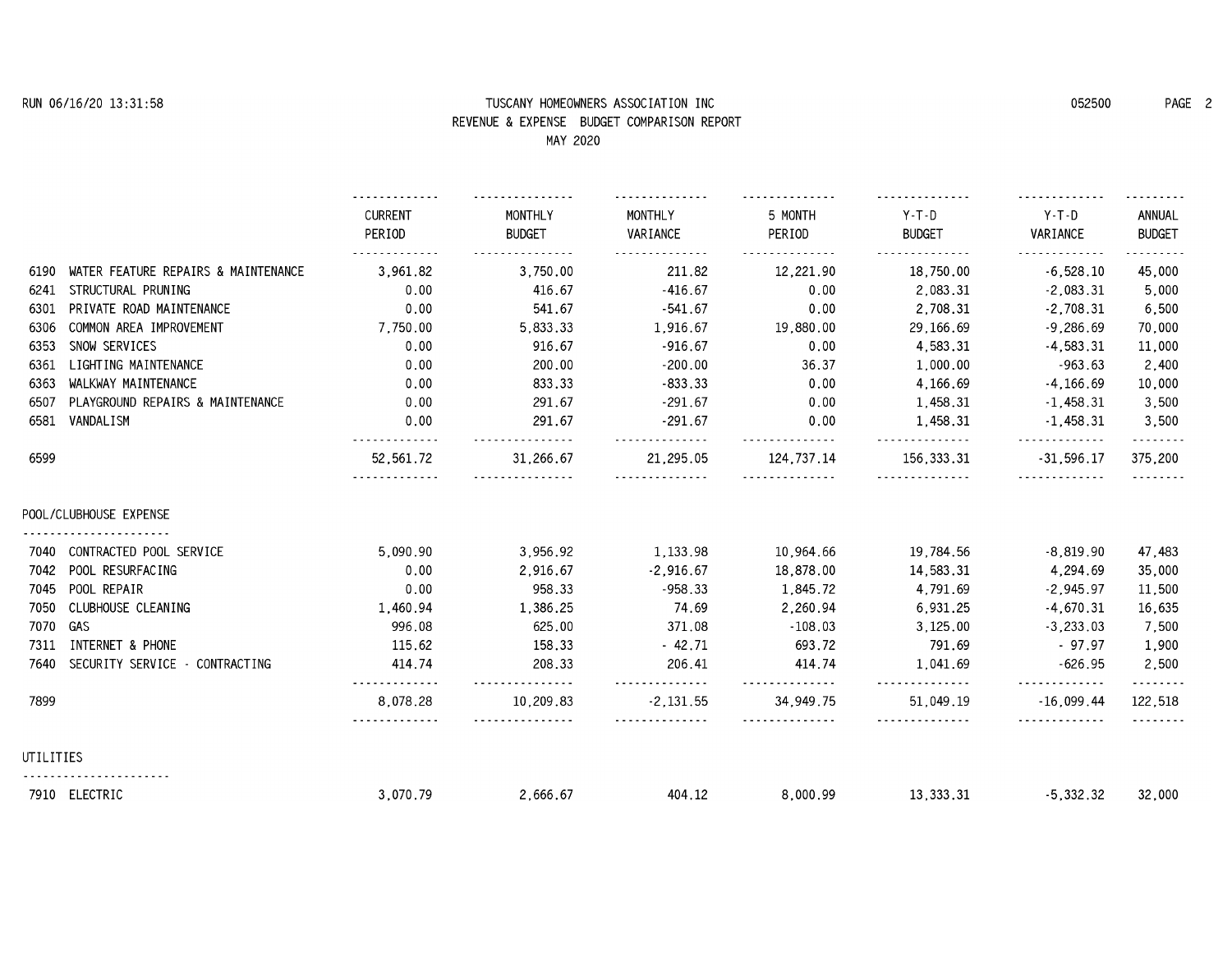## **RUN 06/16/20 13:31:58 TUSCANY HOMEOWNERS ASSOCIATION INC 052500 PAGE 3 REVENUE & EXPENSE BUDGET COMPARISON REPORT**

|                  | MAY 2020                        |                          |                                                                                                 |                     |                   |                          |                     |                         |
|------------------|---------------------------------|--------------------------|-------------------------------------------------------------------------------------------------|---------------------|-------------------|--------------------------|---------------------|-------------------------|
|                  |                                 | <b>CURRENT</b><br>PERIOD | MONTHLY<br><b>BUDGET</b>                                                                        | MONTHLY<br>VARIANCE | 5 MONTH<br>PERIOD | $Y-T-D$<br><b>BUDGET</b> | $Y-T-D$<br>VARIANCE | ANNUAL<br><b>BUDGET</b> |
| 7920             | WATER/SEWER                     | 525.18                   | 458.33                                                                                          | 66.85               | 1,853.18          | 2,291.69                 | $-438.51$           | 5,500                   |
| 7960             | GAS-BUILDING                    | $-240.17$                | 0.00                                                                                            | $-240.17$           | 0.00              | 0.00                     | 0.00                | $\mathbf{0}$            |
| 7999             |                                 | 3,355.80                 | 3,125.00                                                                                        | 230.80              | 9.854.17          | 15,625.00                | $-5,770.83$         | 37.500                  |
|                  | ADMINISTRATIVE                  |                          |                                                                                                 |                     |                   |                          |                     |                         |
|                  | 8020 MANAGEMENT FEE             | 5.100.00                 | 5,100.00                                                                                        | 0.00                | 25,500.00         | 25,500.00                | 0.00                | 61,200                  |
|                  | 8040 POSTAGE                    | 41.50                    | 291.67                                                                                          | $-250.17$           | 333.20            | 1,458.31                 | $-1,125.11$         | 3,500                   |
| 8060             | COPIES/PRINTING/SUPPLIES        | 132.35                   | 458.33                                                                                          | $-325.98$           | 1,164.35          | 2,291.69                 | $-1,127.34$         | 5,500                   |
| 8061             | WEBSITE                         | 40.00                    | 41.67                                                                                           | $-1.67$             | 160.00            | 208.31                   | $-48.31$            | 500                     |
| 8070             | ACCOUNTS RECEIVABLE COLLECTIONS | 0.00                     | 0.00                                                                                            | 0.00                | 925.00            | 0.00                     | 925.00              | 0                       |
| 8080             | CPA SERVICES                    | 0.00                     | 37.50                                                                                           | $-37.50$            | 0.00              | 187.50                   | $-187.50$           | 450                     |
| 8100             | LEGAL EXPENSE                   | 637.00                   | 625.00                                                                                          | 12.00               | 1,961.90          | 3,125.00                 | $-1.163.10$         | 7,500                   |
| 8106             | LEGAL EXPENSE - COLLECTIONS     | 0.00                     | 416.67                                                                                          | $-416.67$           | 0.00              | 2,083.31                 | $-2,083.31$         | 5,000                   |
| 8180             | INCOME TAX                      | 0.00                     | 83.33                                                                                           | $-83.33$            | 0.00              | 416.69                   | $-416.69$           | 1,000                   |
| 8230             | <b>BANK CHARGES</b>             | 0.00                     | 0.00                                                                                            | 0.00                | 92.97             | 0.00                     | 92.97               | -0                      |
| 8320             | HOLIDAY LIGHTING                | 0.00                     | 416.67                                                                                          | $-416.67$           | 0.00              | 2,083.31                 | $-2,083.31$         | 5,000                   |
| 8322             | SPECIAL EVENTS                  | 0.00                     | 333.33                                                                                          | $-333.33$           | 200.00            | 1,666.69                 | $-1.466.69$         | 4,000                   |
| 8330             | DEPRECIATION                    | 0.00                     | 791.67                                                                                          | $-791.67$           | 0.00              | 3,958.31                 | $-3,958.31$         | 9,500                   |
| 8341             | MISCELLANEOUS OPERATING         | 0.00                     | 41.67                                                                                           | $-41.67$            | 0.00              | 208.31                   | $-208.31$           | 500                     |
| 8390             | ANNUAL CORPORATE REPORT         | 0.00                     | 2.92<br>$\mathbf{L}^{\prime} = \mathbf{L}^{\prime} + \mathbf{L}^{\prime} + \mathbf{L}^{\prime}$ | $-2.92$<br>.        | 35.00<br>.        | 14.56<br>.               | 20.44<br>.          | -35<br><u>.</u>         |
| 8479             |                                 | 5,950.85                 | 8,640.43                                                                                        | $-2,689.58$         | 30, 372.42        | 43,201.99                | $-12,829.57$        | 103,685                 |
| <b>INSURANCE</b> |                                 |                          |                                                                                                 |                     |                   |                          |                     |                         |
|                  | 8482 D&O INSURANCE              | 0.00                     | 106.67                                                                                          | $-106.67$           | 0.00              | 533.31                   | $-533.31$           | 1,280                   |